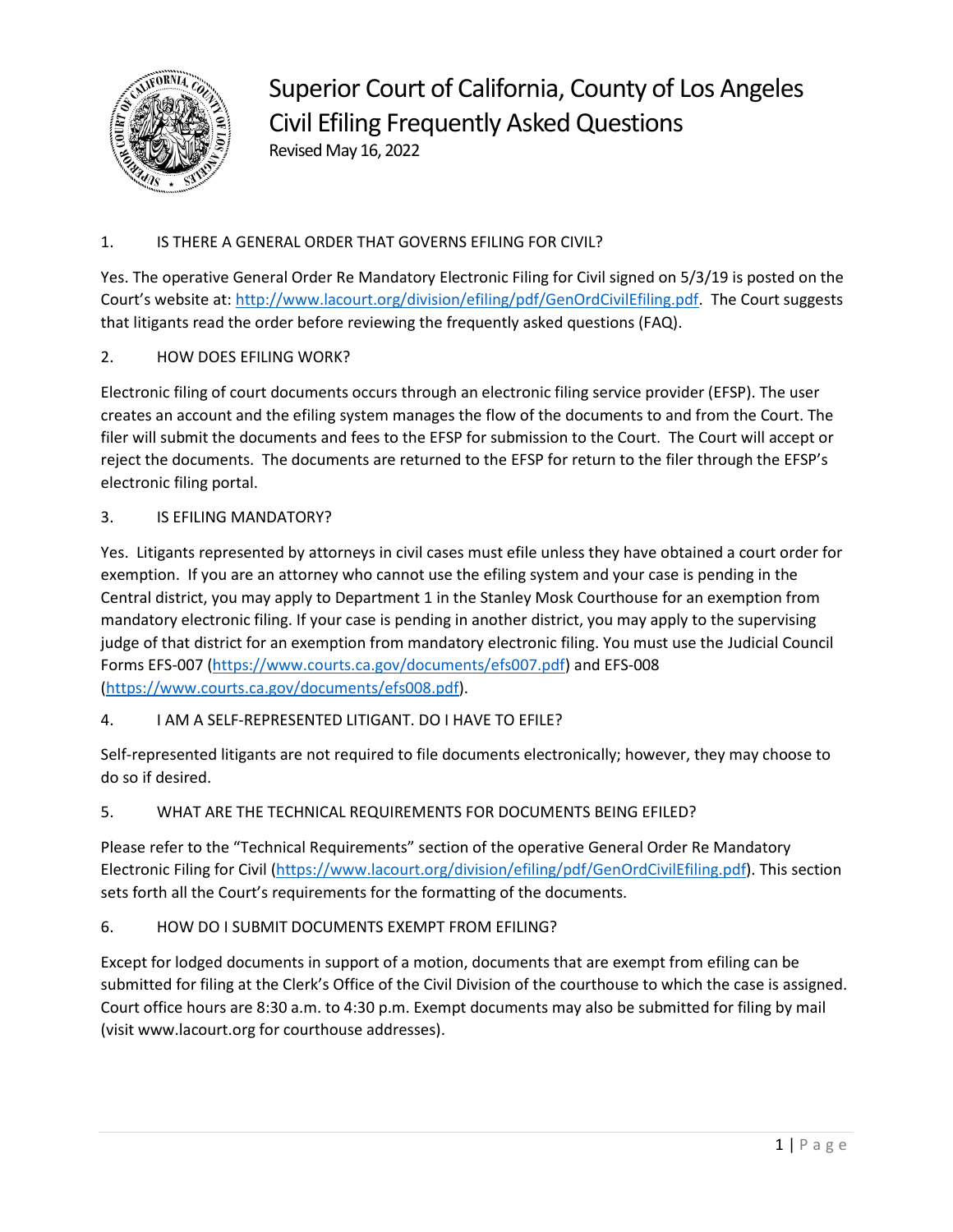### 7. IS EFILING THE SAME AS FAX FILING?

No. Efiling is not the same as fax filing. For efiling, the filing party must electronically file the documents through an EFSP. For fax filing, the documents are scanned and sent over via a fax machine or an electronic fax.

### 8. IS FAX FILING STILL AVAILABLE?

Fax filing is currently only available for small claims.

#### 9. CAN I USE MY PERSONAL COMPUTER TO EFILE?

Yes. You can use your personal computer to submit filings through an EFSP. You will use the internet to select the EFSP and submit your documents for filing. You will upload the document as an attachment. For instructions, refer to your EFSP's website.

#### 10. DO I HAVE TO USE AN EFSP?

Yes. The Judicial Council has mandated that all Courts accepting electronically filed documents use independent EFSPs. Pursuant to Code of Civil Procedure Section 1010.6(e) the Court may not accept electronic filings directly. You can find a list of approved service providers on the Court's public website at: [http://www.lacourt.org/division/efiling/civil\\_providers.aspx.](http://www.lacourt.org/division/efiling/civil_providers.aspx)

#### 11. WHICH EFSP CAN I USE?

You may use any EFSP that is listed on the Court's website. You may view the EFSP list at: [http://www.lacourt.org/division/efiling/civil\\_providers.aspx.](http://www.lacourt.org/division/efiling/civil_providers.aspx)

### 12. WHY DO I HAVE TO REGISTER AS A PARTY WITH AN EFSP?

Registration with an EFSP is required to establish an account for your electronically filed documents. Your account will allow you to check the status of your electronically filed documents and will provide a path for the Court to return your documents to you.

#### 13. CAN I CHANGE MY EFSP AFTER I HAVE CHOSEN AND REGISTERED WITH ONE?

Yes. You may choose any EFSP. You may change to a different service provider at any time. Selecting and using an EFSP is like using an "attorney service" for filings, except the filings are processed electronically.

#### 14. IS THERE A COST TO EFILE?

Yes. The Court and the EFSP will charge for efiling and all fees are collected by the EFSP when the filing is submitted. For court fees related to electronic filing, refer to the Court's official fee schedule at: [https://www.lacourt.org/forms/pdf/fees/fee-schedule-2021.pdf.](https://www.lacourt.org/forms/pdf/fees/fee-schedule-2021.pdf)

#### 15. ARE EFILING FEES RECOVERABLE?

Efiling fees may be recoverable pursuant to Code of Civil Procedure Section 1033.5.

#### 16. WHAT TYPES OF PAYMENTS DO YOU ACCEPT?

Payments are made via the EFSP. Please check with the EFSP of your choosing for specific information regarding payment types. Credit cards and electronic checks are accepted.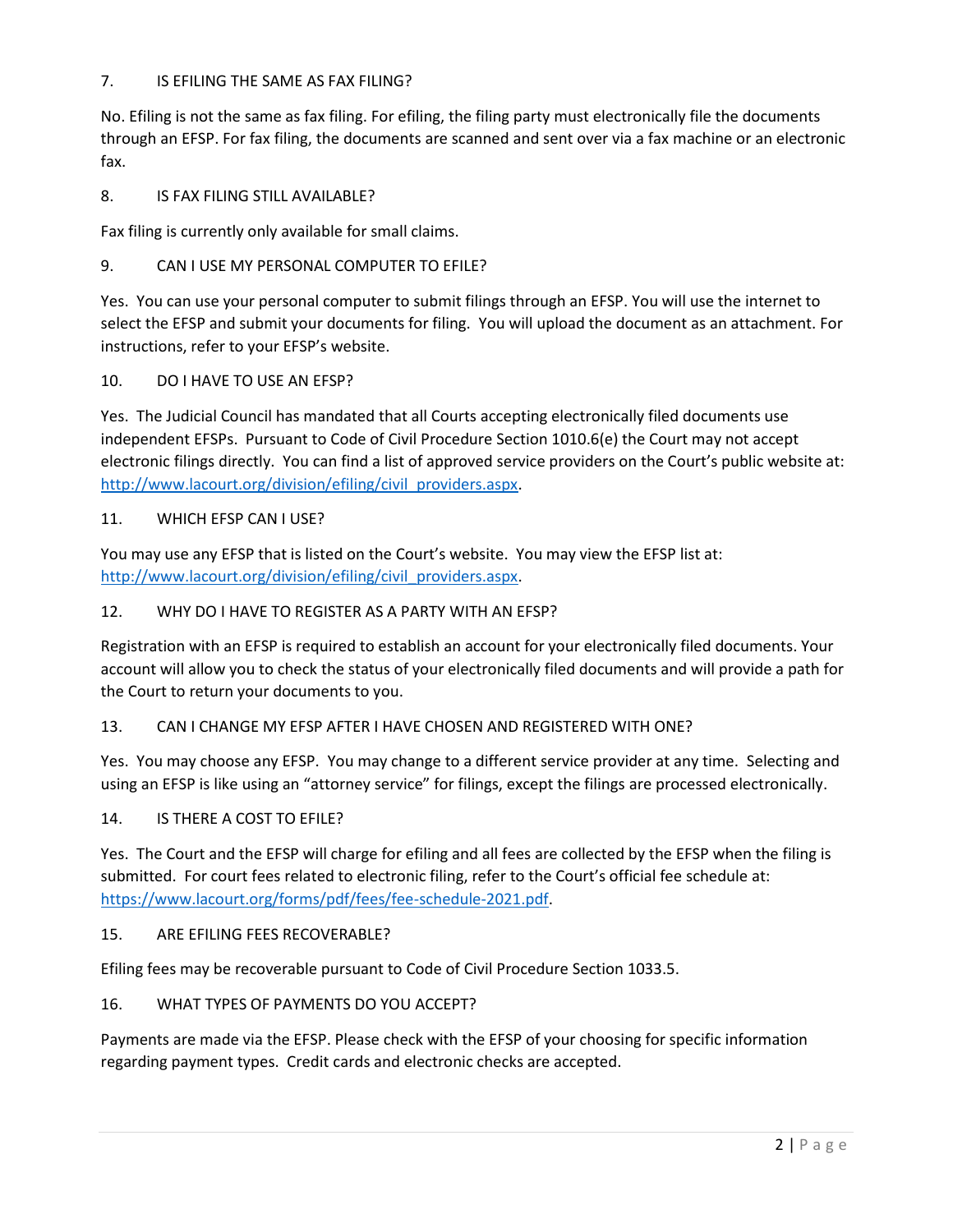# 17. DO COURT-APPOINTED ATTORNEYS HAVE TO EFILE AND PAY THE FEES FOR EFILING?

Absent a fee waiver, fees are required for all filings, including filings from court-appointed attorneys.

# 18. ONCE I EFILE A DOCUMENT, WHAT IS THE TIME FOR PROCESSING?

Turnaround time will depend on the type of document submitted. The Court attempts to confirm the filing or receipt of documents within two (2) business days. Proposed orders, writs, abstracts, and other documents requiring review and/or further action by the Court may take longer than two (2) days to process. Documents submitted with appropriate fees and free of defects that do not require a signature from the Court will be filed as of the date the document was received.

# 19. ARE MY EFILED DOCUMENTS PRINTED FOR THE COURT FILE?

No. Documents that are electronically filed and accepted by the Court are automatically uploaded to the Court's case management system. This allows court staff and judicial officers to electronically view the case documents without printing the documents or maintaining physical court files. The electronic record is the official court record pursuant to Government Code Section 68150(a).

20. WHAT ARE THE FILING HOURS FOR EFILING?

You may submit your filings electronically 24 hours a day. Any efiling received by the Court before midnight will be deemed received or filed on the same business day if accepted. Any efiling submitted after midnight will be deemed received or filed as of the next business day if accepted. You may check with your EFSP if you have questions about the timeliness of your submission.

# 21. ARE DOCUMENTS AVAILABLE TO THE PUBLIC UPON SUBMISSION OR UPON PROCESSING?

Yes. Filing parties may view submitted documents immediately through their EFSP's portal. All other parties will be able to view a 'Filed' or 'Issued' document on the internet on the Court's website, or on public terminals located at any Los Angeles County courthouse. A document is not considered filed until a 'Filed' ribbon/'Filed' stamp is affixed by the Court. However, unlimited civil complaints will be available to the media upon submission, prior to review for acceptance by the Court.

## 22. DOES THE COURT HAVE A POLICY REGARDING DOCUMENTS EFILED ON THE LAST DAY?

No. Statutory requirements apply for preservation of any statute of limitation on filings, including those submitted electronically. Efiling does not change the "last day to file" requirements.

## 23. WHAT DO I DO IF MY DOCUMENT IS REJECTED?

Any Notice of Rejection sent by the Court will include the reason for the return of the document. If your document is rejected, correct the deficiency, and resubmit the document via efiling. If the document is not timely filed because of the rejection or filing error, you will need to apply to the Court for relief or other corrective order.

## 24. WHAT IS AN "ELECTRONIC ENVELOPE"?

An Electronic Envelope is a transaction containing one or more PDF documents submitted through the EFSP to the court for filing or processing.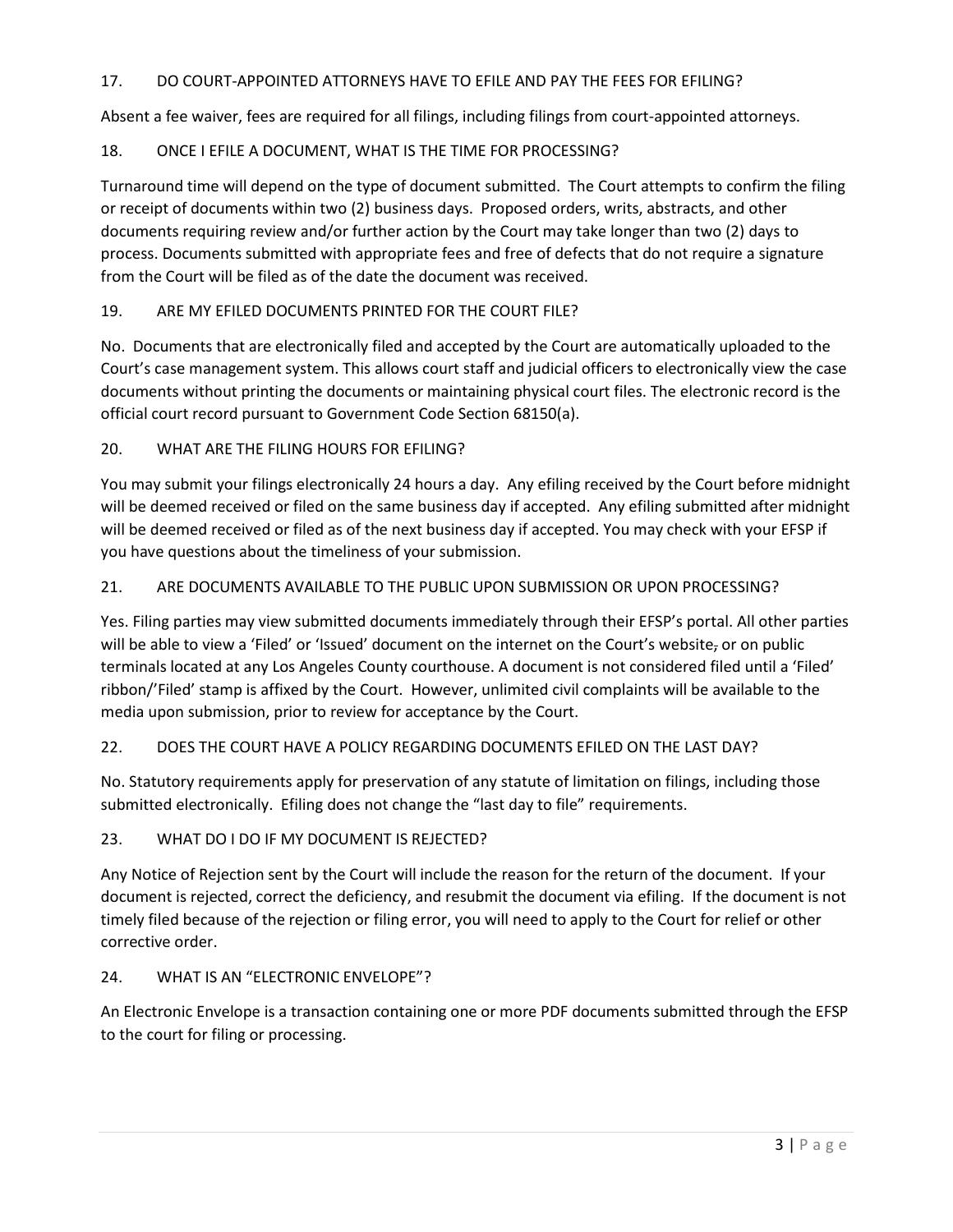### 25. WHAT IS A "FILING DOCUMENT NAME"?

A Filing Document Name (also known as Document Code) refers to the type of filing (e.g., answer, demurrer, motion, etc.) and is displayed by the EFSP to its users to properly designate the document(s) upon submission. Using the correct Filing Document Name is extremely important as it determines the appropriate fee and court workflow. A list of the Court's Filing Document Names is available on the Court's website at: <https://www.lacourt.org/division/efiling/pdf/CivilDocumentNameList.pdf>

You may also refer to the Complex Document Name List at: https://www.lacourt.org/division/efiling/pdf/ComplexCivilDocumentNameList.pdf

### 26. WHAT IF I CANNOT FIND THE DOCUMENT NAME FOR THE DOCUMENT, I AM EFILING?

If the document you are efiling is not specified in the list of document names, you must use the name of the document that most closely describes your filing. You may also use a generic document name with name extension and fill in the name extension field. For example, use "Motion (Name Extension)" or "Brief (Name Extension)" and add the specific title of your document. There is also a "comments" field if you need to include any additional explanation for the efiling staff.

Please be advised that using an incorrect document name/name extension may result in rejection, incorrect filing fees assessed and/or incorrect routing of your document. For example, if you are attempting to efile a "Motion for XYZ" and you select "Brief (Name Extension)" as the document name, your submission would be rejected.

#### 27. ARE ANY DOCUMENTS EXEMPT FROM EFILING?

Yes. The following documents are excluded from efiling:

- Peremptory challenges or challenges for cause of a judicial officer pursuant to Code of Civil Procedure Sections 170.6 or 170.3
- Bonds/undertaking documents
- Trial and evidentiary hearing exhibits (i.e., submitted *during* a trial or hearing)
- Any ex parte application filed concurrently with a new complaint, including those that will be assigned to the Writs and Receivers departments in the Stanley Mosk Courthouse

• Documents submitted conditionally under seal. The actual motion or application shall be electronically filed. A courtesy copy of the electronically filed motion or application to submit documents conditionally under seal must be provided with the documents submitted conditionally under seal and delivered directly to the courtroom to which the case is assigned

#### 28. WHY IS A "LEAD DOCUMENT" NECESSARY?

If multiple documents are submitted in one transaction, the Lead Document is the one that is most important. For example, if you are filing a motion with a supporting declaration and a proof of service, the motion would be the lead document. It is important to properly identify the lead document as this will affect the priority and timing for processing by the Court. Also, it ensures that the document is directed to the appropriate location or court personnel.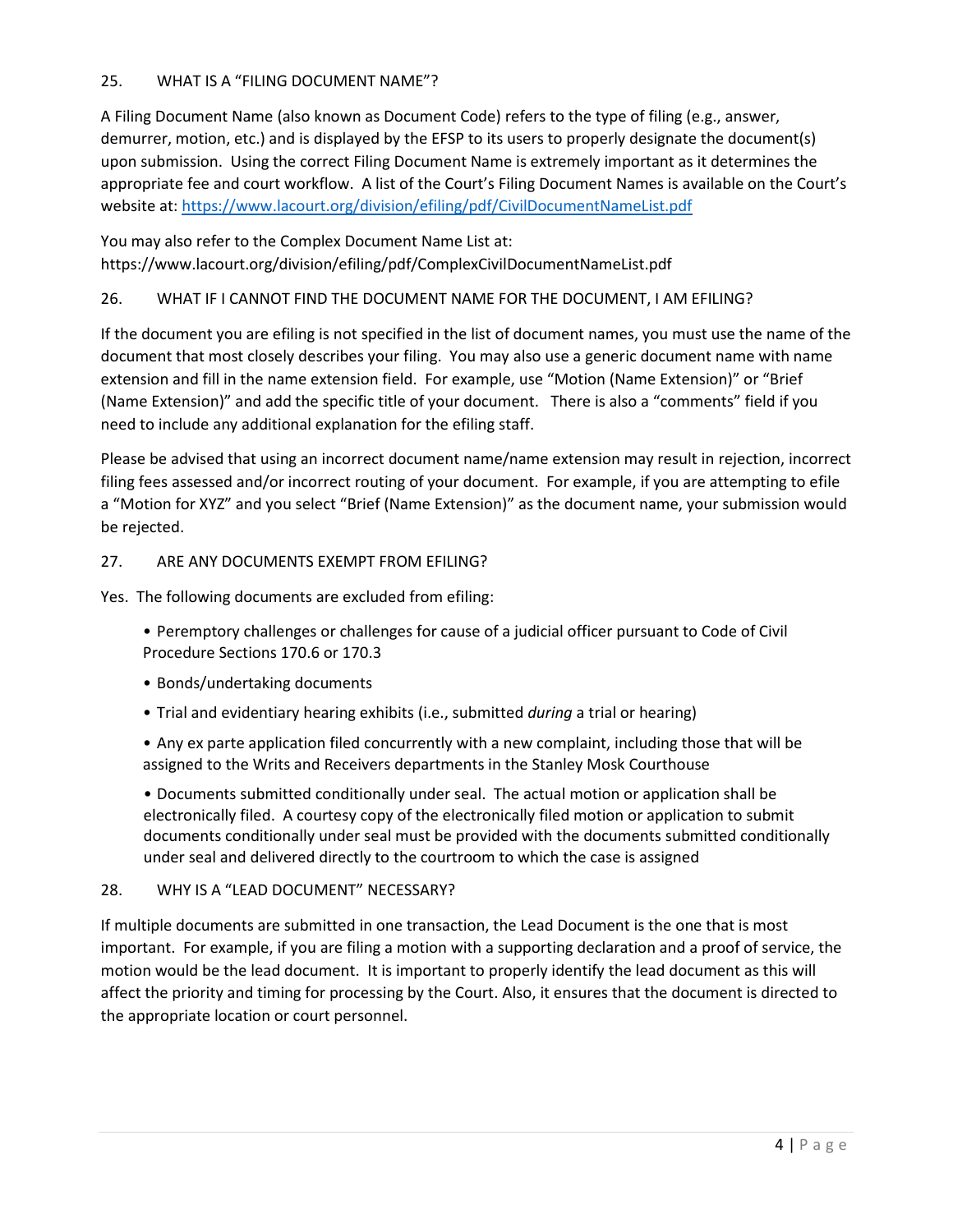#### 29. WHERE DO I FIND MY TRANSACTION NUMBER?

The transaction number appears as the "Submission Number" on your confirmation of filing.



#### 30. WHAT IS A "BOOKMARK" ON A DOCUMENT?

A bookmark is a PDF document navigational tool that allows the reader to quickly locate and navigate to a designated point of interest within a document.

#### 31. WHAT IS A "HYPERLINK"?

A hyperlink is an electronic link that provides direct access from one distinctively marked place in a hypertext or hypermedia document to another in the same or different document.

#### 32. WHERE IS THE "FILED" STAMP LOCATED ON AN EFILED DOCUMENT?

The Court is utilizing a filed stamp "ribbon" which will appear on the top of the first page of the efiled document returned to the electronic filer (efiler) through the EFSP. If a document is received, a received "ribbon" will be placed on the left margin.

|                |                                                                                                         | Electronically FILED by Superior Court of California, County of Los Angeles on 05/15/2019 04:18 PM Sherri R. Carter, Executive Officer/Clerk of Court, by Fatima Ochoa, Deputy Clerk |
|----------------|---------------------------------------------------------------------------------------------------------|--------------------------------------------------------------------------------------------------------------------------------------------------------------------------------------|
|                | <del>Jenme Levin, SBN 2542</del>                                                                        |                                                                                                                                                                                      |
| 1              | (jennielevin@levinlegalhelp.com)<br><b>LAW OFFICES OF JENNIE LEVIN, P.C.</b>                            |                                                                                                                                                                                      |
| $\overline{c}$ | 640 S. San Vicente Blvd., Ste. 390                                                                      |                                                                                                                                                                                      |
| 3              | Los Angeles, CA 90048<br>Tel: $(323)$ 951-1188                                                          |                                                                                                                                                                                      |
| 4              | Fax: (323) 951-1199                                                                                     |                                                                                                                                                                                      |
| 5              | Kevin S. Conlogue, SBN 285277<br>(LACivilkightsLawver@gmail.com)<br>THE LAW OFFICE OF KEVIN S. CONLOGUE |                                                                                                                                                                                      |
| 6              | 292 S. La Cienega Blvd., Ste. 207                                                                       |                                                                                                                                                                                      |
| 7              | Beverly Hills, CA 90211<br>Tel: (213) 255-8837<br>Fax: (213) 477-2069                                   |                                                                                                                                                                                      |
| 8              |                                                                                                         |                                                                                                                                                                                      |
| 9              | Attorneys for Plaintiffs<br>MARIO RAZO and FRANCISCA RAZO                                               |                                                                                                                                                                                      |
| 10             |                                                                                                         |                                                                                                                                                                                      |
| 11             | <b>SUPERIOR COURT OF THE STATE OF CALIFORNIA</b>                                                        |                                                                                                                                                                                      |
| 12             | <b>COUNTY OF LOS ANGELES</b>                                                                            |                                                                                                                                                                                      |
| 13             | MARIO RAZO, an individual; and,<br>FRANCISCA RAZO, an individual,                                       | <b>CASE NO.: BC679816</b><br>Dept. 4A                                                                                                                                                |
|                |                                                                                                         |                                                                                                                                                                                      |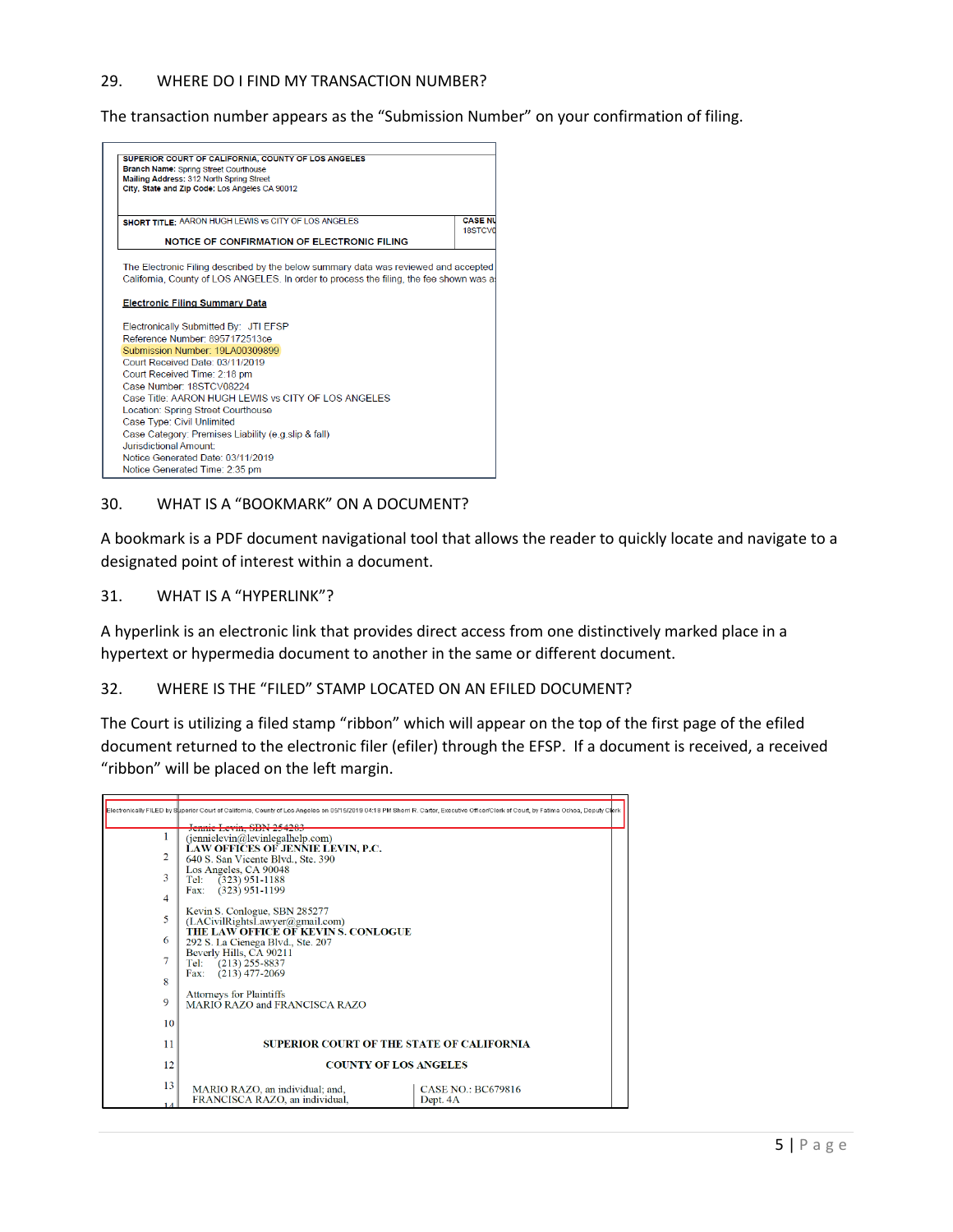### 33. HOW WILL I KNOW TO WHICH JUDICIAL OFFICER MY CASE IS ASSIGNED?

A new filing receives the assigned case number and judicial officer assignment upon acceptance of the filing. This information will appear on the top of the first page of the document. For unlimited civil complaints, in addition to the imprinted information, a Notice of Case Assignment will be returned electronically by the EFSP.

#### 34. HOW DO I OBTAIN AN ORDER FOR APPOINTMENT OF GUARDIAN AD LITEM?

If your case requires the appointment of a guardian ad litem (GAL), the application and proposed order must be submitted with the initial complaint. Once the GAL is approved by the Court, the summons may be submitted for issuance by the clerk.

### 35. WHAT HAPPENS IF I SELECT THE WRONG COURT LOCATION?

Your electronically filed document will be rejected and electronically returned to you through the EFSP for correction and resubmission with the proper filing location indicated.

#### 36. CAN I EFILE A COMPLAINT OR PETITION WITH A FEE WAIVER APPLICATION?

Yes, the initiating document and fee waiver application will be processed at the same time. These documents must be submitted in the same envelope.

#### 37. ARE MOTIONS AUTOMATICALLY SCHEDULED BY THE EFILING SYSTEM?

No. You must reserve hearing dates for motions using the Court Reservation System (CRS) at: [https://portal-lasc.journaltech.com/public-portal/.](https://portal-lasc.journaltech.com/public-portal/) For courtrooms that do not use CRS, please call the assigned department to reserve a hearing date.

#### 38. HOW SHOULD I SUBMIT MY MOTION AND SUPPORTING DOCUMENTS?

When submitting motions with supporting documents, each document may be included in the same transaction or envelope. However, all documents, including any proposed order, must be submitted as separate searchable PDF documents.

#### 39. IN WHAT FORMAT SHOULD I EFILE MY PROPOSED ORDER?

Submit your proposed order in a text searchable PDF.

40. HOW WILL I RECEIVE A COPY OF MY PROPOSED ORDER?

The proposed order will be marked "Received" and electronically transmitted back to the submitting party by the EFSP.

41. HOW WILL I BE NOTIFIED WHEN MY PROPOSED ORDER IS SIGNED?

Once a proposed order is reviewed and signed by a judicial officer, the signed and filed order will be transmitted back to the efiler by the EFSP.

Note: If the judicial officer chooses to manually revise the submitted proposed order, create a new order or sign the proposed order by hand, it will not be returned electronically to the EFSP. Instead, it will be mailed via U.S. Mail to the party who submitted the proposed order.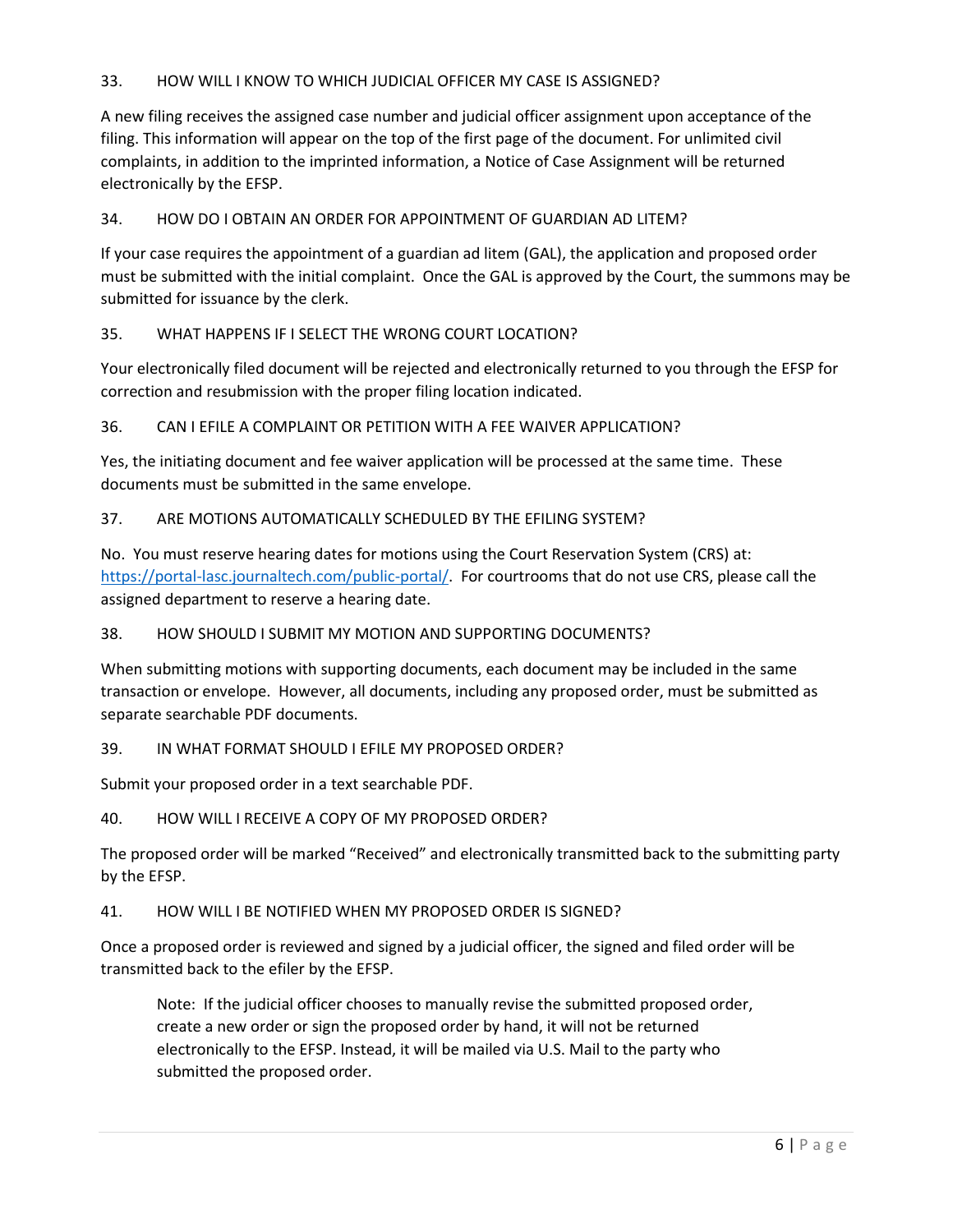### 42. WHEN SHOULD PROPOSED ORDERS BE EFILED SEPARATELY?

Any motion, request, or application (including an ex parte application) should have the proposed order included in the same envelope. The proposed order must be a separate PDF document. (Judicial Council Forms excepted).

Note: A proposed order should be efiled separately if directed by the judicial officer to submit one after a hearing or if a proposed order is not submitted with the motion, request, or application (including an ex parte).

43. MUST I FILE A PROOF OF SERVICE IF I ELECTRONICALLY SERVE?

Yes. A Proof of Service must be efiled pursuant to California Rules of Court, rule 2.251(j)(1) - (3).

### 44. HOW CAN I DESIGNATE MY DOCUMENT AS AN EX PARTE FILING?

The efiler must select "ex parte" as the document type during the efiling process. All ex parte filings will be expedited.

45. WHAT IS THE CUT-OFF TIME FOR EFILING MY EX PARTE DOCUMENTS?

Ex parte applications must be efiled no later than 10:00 a.m. the court day before the ex parte hearing. Any written opposition to an ex parte application must be efiled by 8:30 a.m. the day of the ex parte hearing. A printed courtesy copy of any opposition to an ex parte application must be provided to the Court on the day of the ex parte hearing.

#### 46. IF I EFILE MY EX PARTE APPLICATION, DO I HAVE TO APPEAR?

Yes. An applicant for an ex parte order must appear (in person or remotely) pursuant to California Rules of Court, rule 3.1207.

#### 47. CAN I EFILE A CONFIDENTIAL DOCUMENT?

The filer may not establish a document's security level. In other words, a document submitted as "confidential" by the filer will only become confidential pursuant to legal authority or if that determination is made by the Court.

For example, a limited civil unlawful detainer complaint would automatically be filed as a confidential document pursuant to Code of Civil Procedure Section 1161.2.

Note: A "confidential" document filed with a Court Order deeming it confidential and/or a document deemed confidential pursuant to legal authority (e.g., CCP 1161.2) will be filed as confidential automatically.

#### 48. HOW DO I EFILE A MOTION TO FILE A DOCUMENT CONDITIONALLY UNDER SEAL?

The motion to file a document conditionally under seal must be efiled. However, the documents the party is seeking to file under seal are exempt from efiling. A conformed copy of the electronically filed motion or application to submit documents conditionally under seal must be attached to the documents submitted conditionally under seal and delivered directly to the assigned courtroom.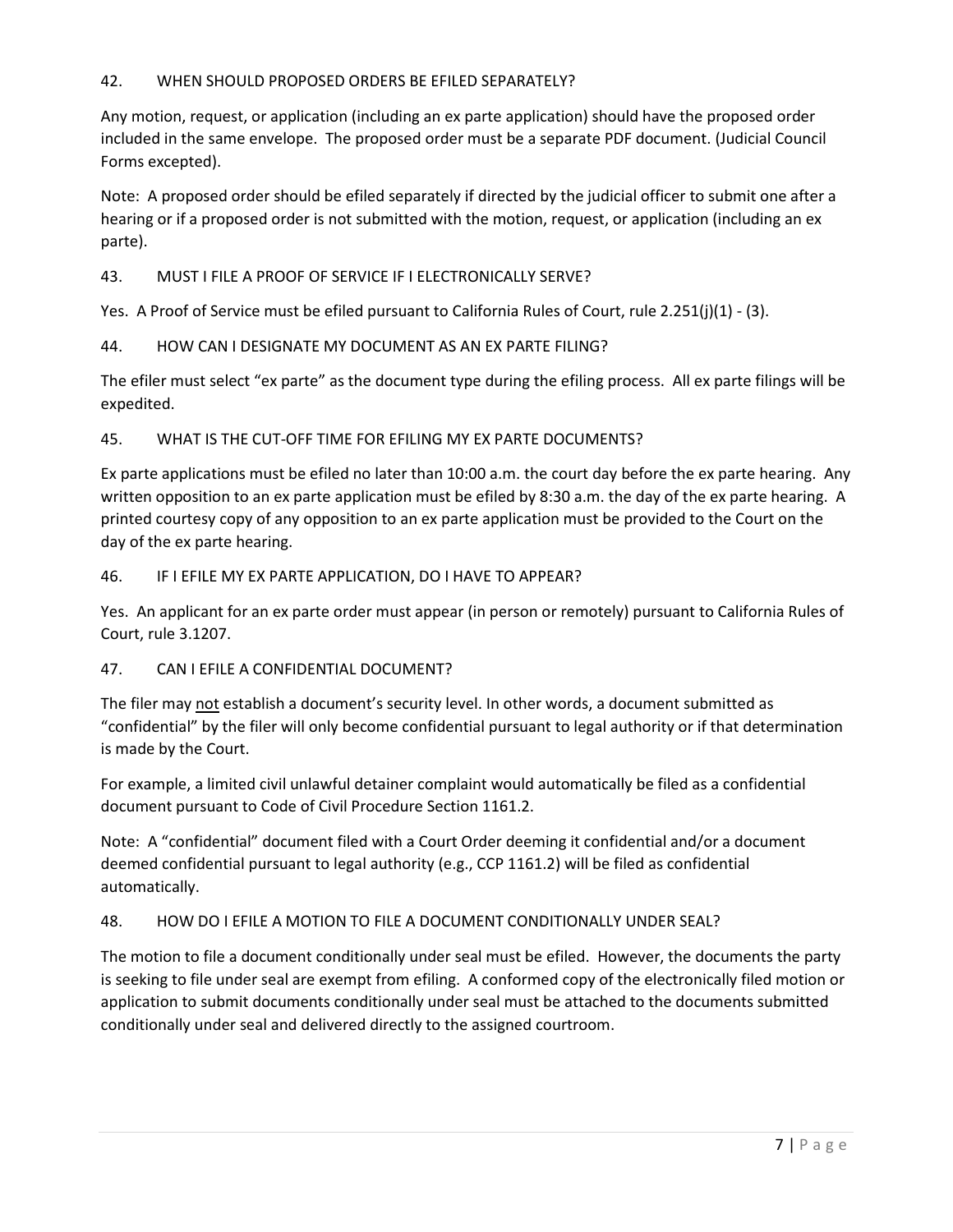### 49. CAN I EFILE A DOCUMENT UNDER SEAL?

If a judicial officer orders documents to be filed under seal, those documents must be filed electronically (unless exempted pursuant to the operative General Order Re Mandatory Electronic Filing for Civil). The burden of accurately designating the documents as sealed at the time of electronic submission is the responsibility of the submitting party. For example, if the documents are submitted with the operative order regarding sealing, they would be sealed upon electronic filing.

NOTE: Only new cases filed pursuant to CCP 482.050 or "Whistle Blower/False Claims cases will initially be sealed if the "under seal" option is selected.

### 50. WHAT ARE COMMON REASONS FOR REJECTION?

In addition to failing to follow California Rules of Court, rules 2.100 et seq., some common reasons a filing may be rejected by the Court include, but are not limited to:

• Documents that are not submitted as separate text searchable PDFs in the same transaction/envelope (e.g., multiple documents are submitted as a single filed document).

• Information entered in data fields is incorrect or does not match the document image (e.g., the incorrect Filing Document Name is selected, case number does not match).

- A party's name or address does not match the party's information stated on the document.
- Incorrect payment statement is selected (e.g., fee waiver or Government Code Section 6103).
- Incorrect case type or case category is selected.
- Incorrect court location is selected.
- Duplicate submission.
- Submission is untimely (e.g., ex parte application submitted after filing deadline).
- Document is not bookmarked and/or text searchable.
- 51. HOW DO I CORRECT AN ERROR IN FILING?

Depending on the type of filing, you may file an amended pleading, or apply to the Court for relief or other corrective order. If a motion is filed in error, notify the Court that the motion will not be going forward as scheduled.

52. CAN I CANCEL A TRANSACTION AFTER SUBMISSION?

No. Once the transaction is electronically submitted, it cannot be cancelled.

53. WILL THE COURT ELECTRONICALLY SERVE OTHER PARTIES FOR ME?

No. The Court will not electronically serve other parties on behalf of another party. Contact your EFSP for options.

54. CAN I USE AN EFSP TO ELECTRONICALLY SERVE OTHER PARTIES?

Yes. EFSPs offer this service for a fee. Refer to the specific EFSP's website to determine which service best fits your business needs.

Code of Civil Procedure Section 1010.6 states in pertinent part: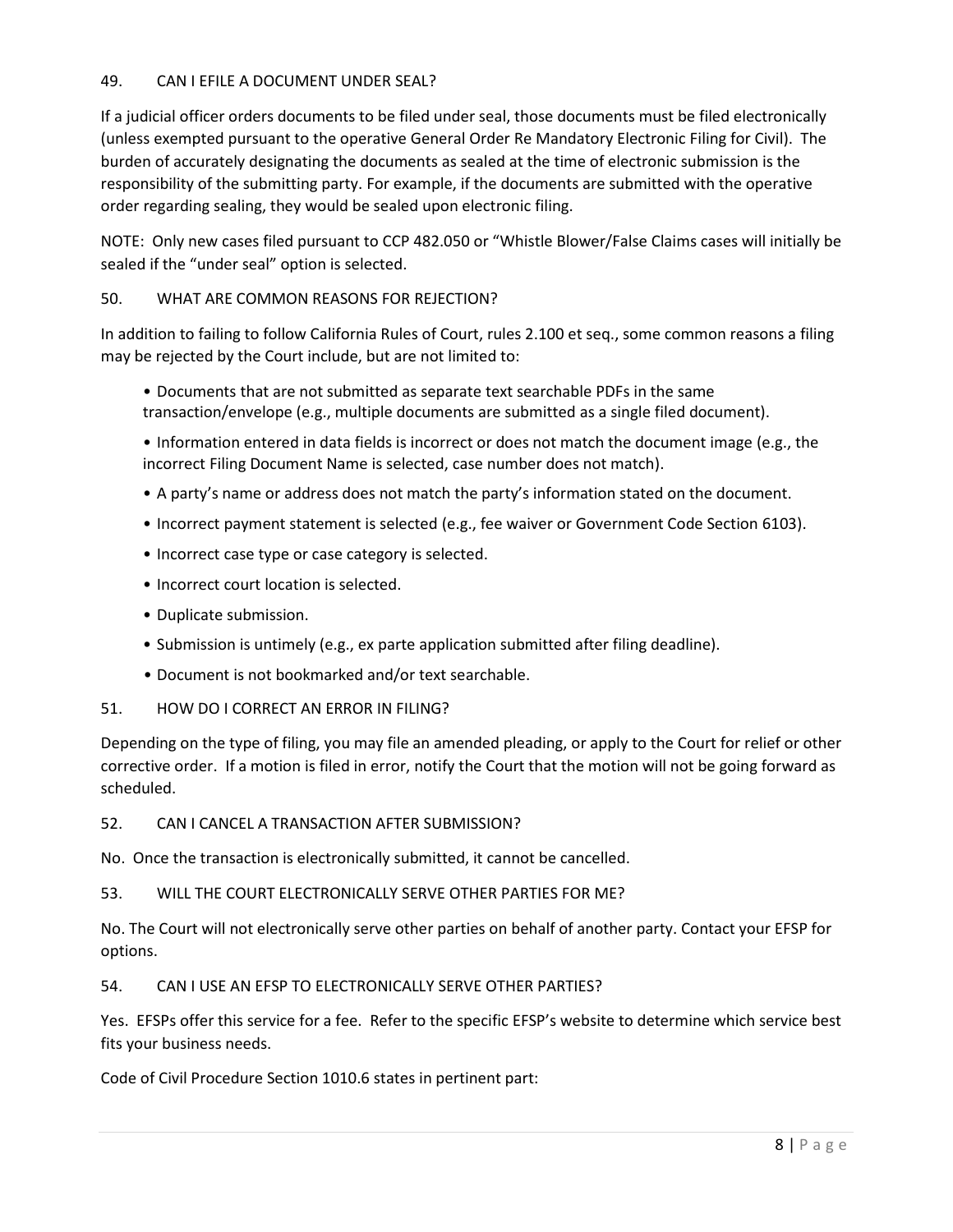(a)A document may be served electronically in an action filed with the court as provided in this section, in accordance with rules adopted pursuant to subdivision (e).

## 55. WHAT ARE THE RULES OR GUIDELINES FOR ELECTRONIC SERVICE?

Refer to California Rules of Court, rule 2.251 and Code of Civil Procedure Section 1010.6.

### 56. IF I FILE ELECTRONICALLY, HAVE I CONSENTED TO ELECTRONIC SERVICE ON THIS CASE?

Yes. Because efiling is mandatory, by efiling the document you agree to accept electronic service at the electronic service address you provided. Refer to California Rules of Court, rule 2.251(C)(3). Selfrepresented parties and parties exempt from efiling must affirmatively consent to acceptance of electronic service. Refer to California Rules of Court, rule 2.251(b)(1)(B).

### 57. DO I NEED TO SUBMIT A PRINTED COURTESY COPY?

In certain instances, and pursuant to the operative General Order Re Mandatory Electronic Filing for Civil, printed courtesy copies must be submitted to the Court.

Note: Please review the Seventh Amended Standing Order for Procedures in the Personal Injury Hub Courts regarding mandatory courtesy copies for PI cases filed in the PI Hub Courts and Independent Calendar (IC) Courts.

Proof of electronic submission must be submitted with all courtesy copies. Regardless of the time of electronic filing, a printed courtesy copy is required for the following documents:

- Any printed document required pursuant to a Standing or General Order.
- Pleadings and motions (including attachments such as declarations and exhibits) of 26 pages or more.
- Pleadings and motions that include points and authorities.
- Demurrers.
- Anti-SLAPP filings, pursuant to Code of Civil Procedure Section 425.16.
- Motions for Summary Judgment/Adjudication.
- Motions to Compel Further Discovery.
- Opposition to an ex parte application.

Nothing in the General Order precludes a judicial officer from requesting a courtesy copy of additional documents. For many courtrooms, specific courtesy copy guidelines can be found on the Court's website at [http://www.lacourt.org/courtroominformation/ui/search.aspx?ons=xcivil.](http://www.lacourt.org/courtroominformation/ui/search.aspx?ons=xcivil)

#### 58. WHAT IS THE TIMELINESS REQUIREMENT FOR DELIVERING COURTESY COPIES?

Courtesy copies for filings with a hearing date of two (2) days or less shall be delivered to the courtroom by 4:30 p.m. the same business day if the electronic filing is submitted to the courtroom prior to that time. If submitted after 4:30 p.m., the courtesy copy shall be delivered to the courtroom by 10:00 a.m. the next business day.

A courtesy copy of any written opposition to an ex parte application is required at the time of appearance on the ex parte.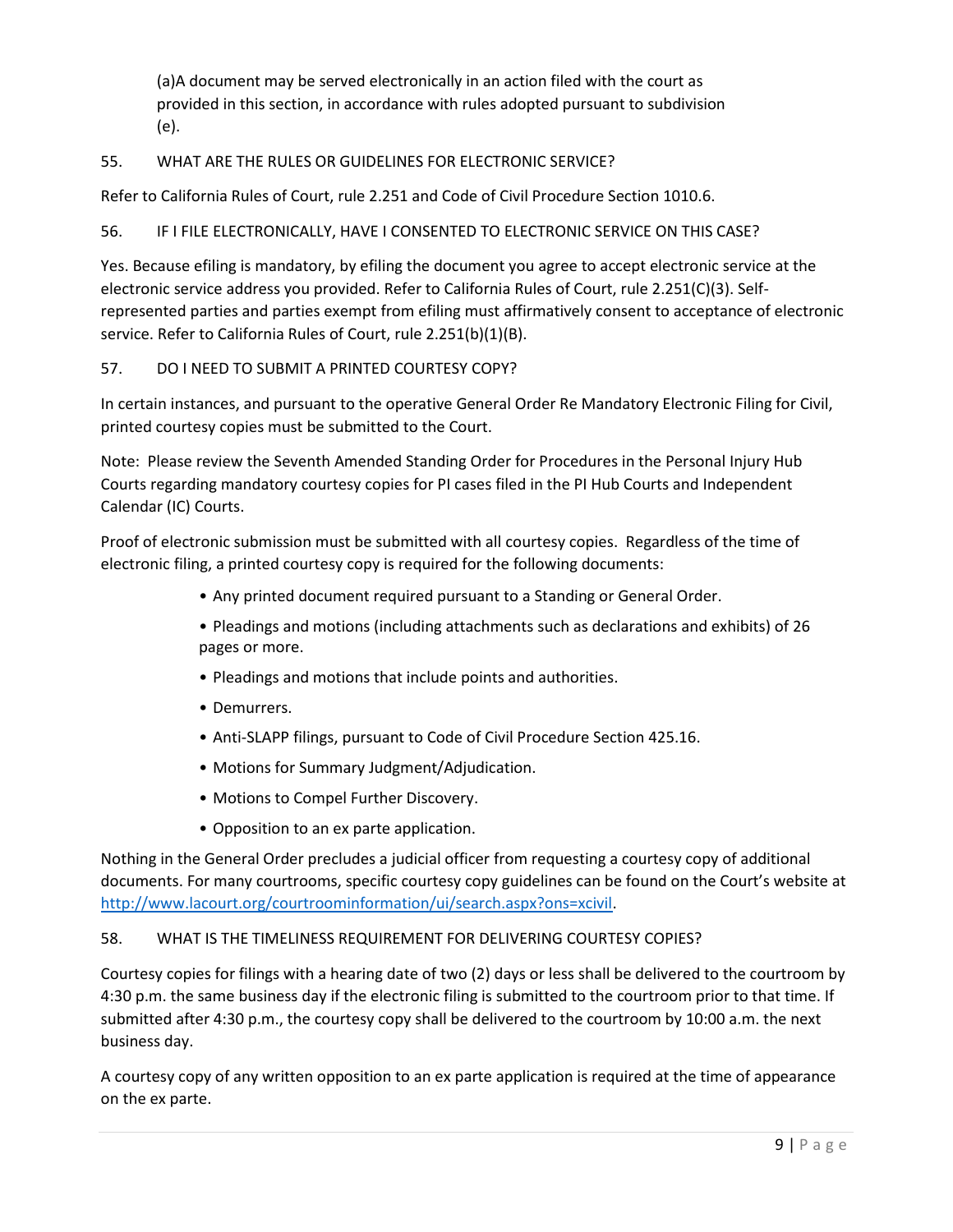## 59. DOES IT MATTER WHAT DPI (DOTS PER INCH) IS USED WHEN SCANNING A DOCUMENT?

Yes. The Trial Court Records Manual recommends 300 DPI resolution. DPI refers to the output resolution of the scanner when a document is scanned. The DPI only factors in if you are scanning and attaching a document. If you start your document in a word processing application and convert it to PDF, text searchable format will be preserved.

60. DO I NEED TO SCAN A DOCUMENT THAT INCLUDES AN ORIGINAL SIGNATURE?

No. Retention of original signed documents is governed by California Rules of Court, rule 2.257 and Code of Civil Procedure Section 1010.6.

61. SHOULD A DOCUMENT BE PASSWORD PROTECTED?

No. Documents should not be password protected and will be rejected if the content cannot be viewed.

62. CAN JUDICIAL COUNCIL FORMS BE EFILED?

Yes. Judicial Council forms are fillable and can be uploaded for efiling.

63. WILL THE COURT ACCEPT A SCANNED PDF WHEN THIRD PARTY LEGAL SOFTWARE IS USED TO COMPLETE FORMS?

Yes. Forms completed using third party software can be efiled as uploaded PDFs. Documents submitted via efiling must be text searchable.

#### 64. WHAT ARE THE FILE SIZE LIMITATIONS FOR EFILING?

The Court technically has no limit. However, the EFSPs may have restrictions. As a general rule of thumb, 25 megabytes per document and 60 megabytes per e-filing transaction is a good guideline. The majority of filings can be submitted with ease through the EFSP.

65. WHAT IS THE PROCESS WHEN AN EFILED DOCUMENT EXCEEDS THE FILE SIZE LIMIT?

If the document exceeds the size limit established by your EFSP, it will be sent back to the efiler with an error message such as, "File size too large – please reduce and resubmit." If your document or transaction exceeds the limits, your EFSP can assist in optimizing your files and/or utilizing its File Transfer Protocol (FTP) for extremely large documents.

66. CAN I PAY JURY FEES VIA EFILING?

Yes. The initial fee for the jury demand can be paid via efiling by selecting the "Notice of Posting Jury Fees" document type during the efiling process. The \$150 fee will be assessed with that document. Daily jury fees must be paid in the Clerk's Office after the judicial assistant/courtroom clerk determines the fees and creates an invoice for payment.

67. WHERE CAN I FIND MORE INFORMATION ABOUT THE SERVICES OFFERED BY THE EFSP?

Information about services offered by individual EFSPs can be found on their websites. A list of EFSPs can be found on the Court's website at: [http://www.lacourt.org/division/efiling/Civil\\_Providers.aspx.](http://www.lacourt.org/division/efiling/Civil_Providers.aspx)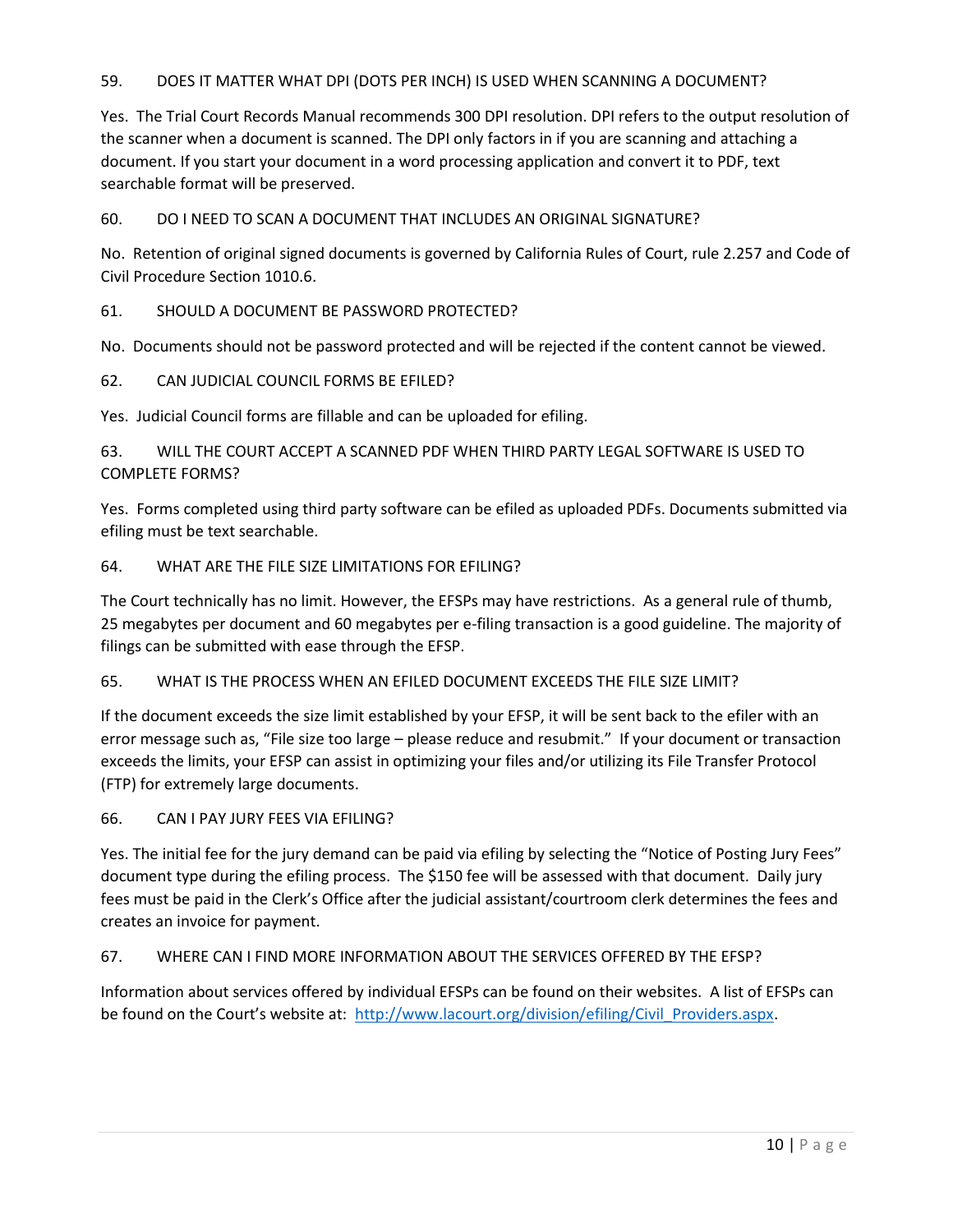### 68. CAN I ASK TO SEND A CONFIRMATION EMAIL TO ANOTHER PARTY/PERSON?

Your EFSP may provide the option to send a confirmation email to another email address other than what is indicated in your registered account. The confirmation email is not considered electronic service of the document.

### 69. CAN I EFILE IN CASES ASSIGNED TO THE COMPLEX COURTS?

Yes. Go to<http://www.lacourt.org/division/efiling/efiling2.aspx> and select the "Complex Civil efiling" tab for more information.

#### 70. HOW DO I OBTAIN A CERTIFIED COPY?

Certified copies may be requested from the Court's records unit by mail or in person. If submitted by mail, include a pre-paid method of return, such as a self- addressed stamped envelope. In the future, the Court will be certifying documents electronically. The Government Code allows institutions, including banks, to accept electronically certified documents from the Court (GC 68150(f) and (g)).

#### 71. HOW CAN I REQUEST A REFUND?

Use the Form LACIV 150 to request a refund. Requests may be efiled or submitted in person at the filing window or via U.S. Mail to the location where the case is assigned. The request will be reviewed by the Court. Fees for efiled documents will be refunded to the EFSP pursuant to Code of Civil Procedure Section 411.20 and Government Code Section 6159.

#### 72. WHAT ARE THE QUALIFYING REASONS FOR A REFUND?

Refunds will be processed for the following reasons:

- Fees were inappropriately charged by the Court.
- Fees were inappropriately charged due to Court system errors.
- Fees were inappropriately charged to a party after a fee waiver has been granted.
- Fees were inappropriately charged to an agency that is exempt per GC 6103.
- Fees that are ordered refunded by the judicial officer.

#### 73. TO WHOM WILL THE REFUND BE ISSUED?

If the refund is being requested for an efiled transaction, the refund will be returned to the entity that made the payment for the efiled document (typically the EFSP) in order to comply with GC 6159. If the refund is for a CRS receipt, the refund will be issued to the Depositor on the Request for Refund form. If the refund is for a payment made over the counter or by mail, the refund will be payable to the payor.

#### 74. WHAT IS THE DIFFERENCE BETWEEN MY REFUND BEING DENIED AND REJECTED?

Denied means the request was not deemed to be a valid reason for a refund and will not be processed. Rejected means that the Request for Refund form was not thoroughly completed and was missing information or the information was incorrect and needs to be returned for completeness or correction.